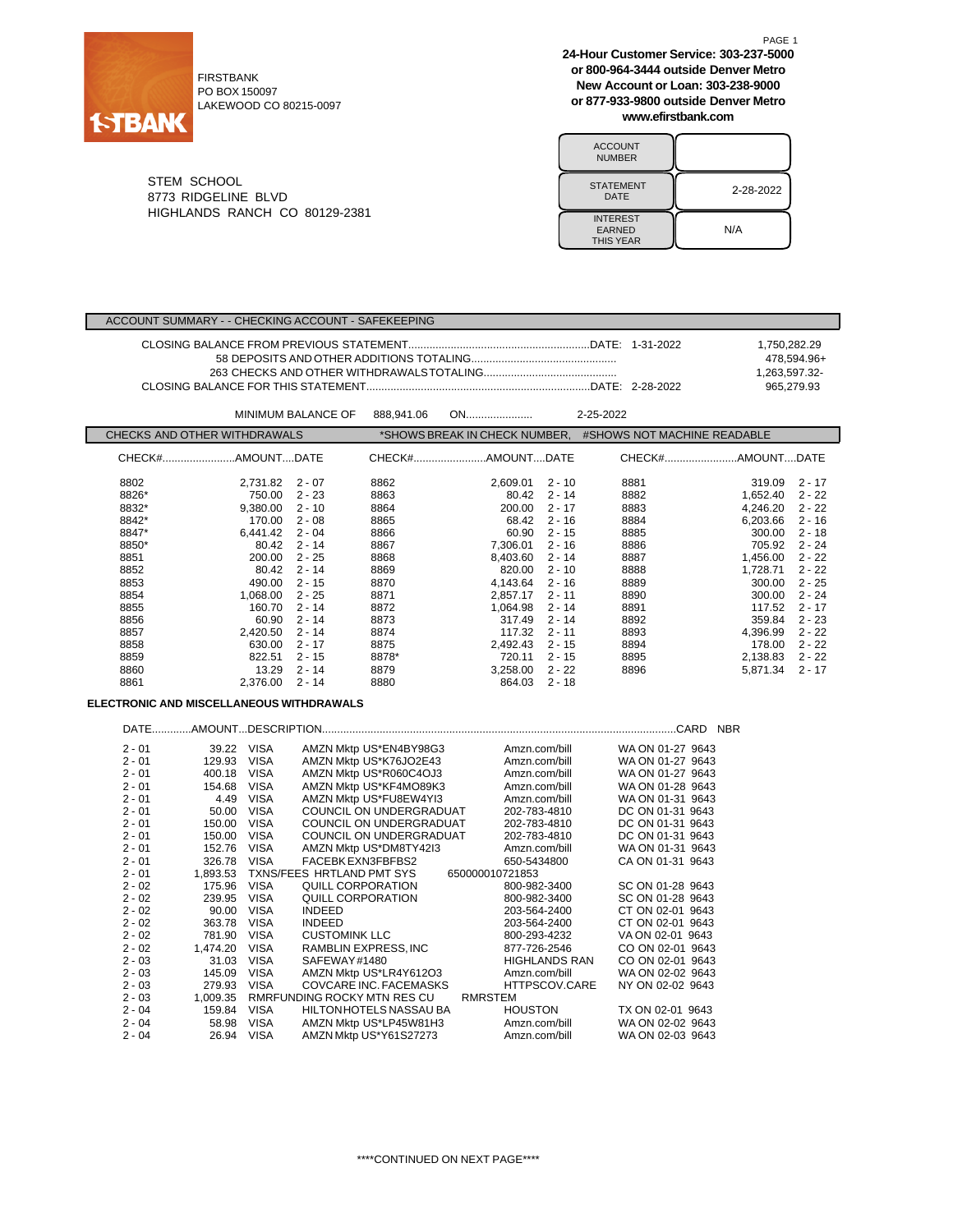

|          |             |                                                        |                      | <b>NBR</b>       |
|----------|-------------|--------------------------------------------------------|----------------------|------------------|
| $2 - 04$ |             | 4.00 VISA<br>D J*WALL-ST-JOURNAL<br>RECURRING PURCHASE | 800-568-7625         | MA ON 02-03 9643 |
| 2 - 04   | 115,027.90  | CONT DEPOS Colorado PERA                               |                      |                  |
| $2 - 04$ |             | 76,912.98 EDI PAYMTSUNITED HEALTHCAR                   |                      |                  |
| $2 - 04$ |             | 3,613.77 CONT 401k Colorado PERA                       |                      |                  |
| $2 - 04$ |             | 2,158.35 BILL IMPND STEM School<br>ST071101            |                      |                  |
| $2 - 04$ |             | 20.00 EPAC PMT AXA EQUITABLE                           |                      |                  |
| $2 - 07$ | 381.75 VISA | HILTON HOTELS NASSAU BA                                | <b>HOUSTON</b>       | TX ON 02-02 9643 |
| 2 - 07   |             | 21.97 VISA<br>AMZN Mktp US*UJ0F911Z3                   | Amzn.com/bill        | WA ON 02-02 9643 |
| 2 - 07   | 2,750.00    | VISA<br>SWA*GP_DEPST52699104639                        | 800-435-9792         | TX ON 02-03 9643 |
| $2 - 07$ | 326.50      | VISA<br><b>CUSTOMINK LLC</b>                           | 800-293-4232         | VA ON 02-04 9643 |
| 2 - 07   | 59.88       | <b>VISA</b><br><b>GIMKIT PRO - 1 YEAR</b>              | WWW.GIMKIT.CO        | WA ON 02-04 9643 |
|          |             | RECURRING PURCHASE                                     |                      |                  |
| $2 - 07$ | 43.29       | <b>VISA</b><br><b>ARAPAHOE RENTAL</b>                  | LITTLETON            | CO ON 02-04 9643 |
| 2 - 07   | 29.00       | <b>VISA</b><br>SHOPIFY* 132533605                      | HTTPSSHOPIFY.        | IL ON 02-05 9643 |
|          |             | <b>RECURRING PURCHASE</b>                              |                      |                  |
| $2 - 07$ | 48.93       | <b>VISA</b><br>AMZN Mktp US*M19NC0HM3                  | Amzn.com/bill        | WA ON 02-06 9643 |
| 2 - 07   | 52.97       | <b>VISA</b><br>AMZN MKTP US*868271W33                  | AMZN.COM/BILL        | WA ON 02-06 9643 |
| 2 - 07   | 404.94      | <b>VISA</b><br>Amazon.com*3K3DR40T3                    | Amzn.com/bill        | WA ON 02-06 9643 |
| $2 - 07$ | 900.00 VISA | FACEBK H435LC7BS2                                      | 650-5434800          | CA ON 02-07 9643 |
| 2 - 07   |             | 6,441.42 INS IN PHILA INS CO<br>80829259               |                      |                  |
| $2 - 07$ | 5,688.94    | XCELENERGY XCEL ENERGY-PSCO                            |                      |                  |
| $2 - 07$ | 1,697.73    | XCELENERGY XCEL ENERGY-PSCO                            |                      |                  |
| $2 - 07$ | 1,500.00    | ARBITERPAYARBITERPAYTRUST                              | 1244729079           |                  |
| $2 - 08$ | 18.54       | <b>VISA</b><br>AMZN MKTP US*IY5SU8M13                  | AMZN.COM/BILL        | WA ON 02-05 9643 |
| $2 - 08$ | 82.00       | VISA<br>AMZN Mktp US*994IV9XM3                         | Amzn.com/bill        | WA ON 02-07 9643 |
| $2 - 08$ | 96.58       | VISA<br>VISTAPR*VistaPrint.com                         | 866-8936743          | MA ON 02-07 9643 |
| $2 - 08$ | 255.00 VISA | KMC HISTORY COLORADO CE                                | <b>DENVER</b>        | CO ON 02-07 9643 |
| $2 - 08$ | 420.00 VISA | IN *ROCKY MOUNTAIN CLAY                                | 855-4625296          | CO ON 02-07 9643 |
| $2 - 09$ | 21.35       | <b>VISA</b><br>AMZN Mktp US*FL4D91FV3                  | Amzn.com/bill        | WA ON 02-04 9643 |
| $2 - 09$ | 49.70 VISA  | <b>SHOP DECA</b>                                       | DECAIMAGES.MY        | VA ON 02-07 9643 |
| $2 - 09$ | 20.99       | VISA<br>AMZN Mktp US*M88T27YJ3                         | Amzn.com/bill        | WA ON 02-08 9643 |
| $2 - 09$ | 1,500.00    | PAYROLL STEM School                                    |                      |                  |
| $2 - 10$ | 229.00      | <b>VISA</b><br>JIMMY JOHNS - 1551                      | <b>HIGHLANDS RAN</b> | CO ON 02-08 9643 |
| $2 - 10$ | 43.34       | VISA<br>Amazon.com*TV0Z21EE3                           | Amzn.com/bill        | WA ON 02-09 9643 |
| $2 - 10$ | 514.11      | <b>VISA</b><br><b>INDEED</b>                           | 203-564-2400         | CT ON 02-09 9643 |
| $2 - 10$ | 245.00      | <b>VISA</b><br>IN *ROCKY MOUNTAIN CLAY                 | 855-4625296          | CO ON 02-09 9643 |
| $2 - 10$ | 101.54      | <b>VISA</b><br>POTESTIO BROTHERS EQUI                  | <b>PARKER</b>        | CO ON 02-09 9643 |
| $2 - 11$ | 2,901.04    | <b>VISA</b><br>RAMBLIN EXPRESS, INC                    | 877-726-2546         | CO ON 02-10 9643 |
| 2 - 11   | 625.00      | <b>VISA</b><br>IN *PARTY PRO DJ'S                      | 720-5576455          | CO ON 02-10 9643 |
| 2 - 11   | 164.00      | VISA<br>PELLETS INC                                    | 360-7333012          | WA ON 02-10 9643 |
| $2 - 14$ | 354.49      | <b>VISA</b><br>AMZN Mktp US*BD5P33OY3                  | Amzn.com/bill        | WA ON 02-09 9643 |
| 2 - 14   | 250.00      | VISA<br>YOUNG AMERICANS CENTER                         | 303-320-3200         | CO ON 02-10 9643 |
| 2 - 14   | 1,005.00    | VISA<br>FISKE PLANETARIUM                              | 303-492-5003         | CO ON 02-10 9643 |
| 2 - 14   | 5.00        | <b>VISA</b><br><b>CBI ONLINE</b>                       | 800-882-0757         | CO ON 02-10 9643 |
| 2 - 14   | 77.75       | <b>VISA</b><br>061 TORCHYS HIGHLANDS R                 | HIGHLANDS RAN        | CO ON 02-10 9643 |
| 2 - 14   | 443.08      | VISA<br>SOUTHWES<br>52614808140                        | 800-435-9792         | TX ON 02-10 9643 |
| 2 - 14   | 443.08      | <b>VISA</b><br><b>SOUTHWES</b><br>52614808140          | 800-435-9792         | TX ON 02-10 9643 |
| 2 - 14   | 443.08      | <b>VISA</b><br>SOUTHWES<br>52614808140                 | 800-435-9792         | TX ON 02-10 9643 |
| 2 - 14   | 443.08      | VISA<br>SOUTHWES<br>52614808140                        | 800-435-9792         | TX ON 02-10 9643 |
| 2 - 14   | 443.08      | <b>VISA</b><br><b>SOUTHWES</b><br>52614808140          | 800-435-9792         | TX ON 02-10 9643 |
| 2 - 14   | 443.08      | VISA<br>SOUTHWES<br>52614808140                        | 800-435-9792         | TX ON 02-10 9643 |
| 2 - 14   | 443.08      | <b>VISA</b><br>SOUTHWES<br>52614808140                 | 800-435-9792         | TX ON 02-10 9643 |
| 2 - 14   | 443.08      | VISA<br>SOUTHWES<br>52614808140                        | 800-435-9792         | TX ON 02-10 9643 |
| 2 - 14   | 443.08      | VISA<br>SOUTHWES<br>52614808140                        | 800-435-9792         | TX ON 02-10 9643 |
| 2 - 14   | 443.08      | <b>VISA</b><br>SOUTHWES<br>52614808140                 | 800-435-9792         | TX ON 02-10 9643 |
| $2 - 14$ | 443.08      | <b>VISA</b><br><b>SOUTHWES</b><br>52614808140          | 800-435-9792         | TX ON 02-10 9643 |
| $2 - 14$ | 443.08      | <b>VISA</b><br>SOUTHWES<br>52614808140                 | 800-435-9792         | TX ON 02-10 9643 |
| $2 - 14$ | 443.08      | <b>VISA</b><br>SOUTHWES<br>52614808140                 | 800-435-9792         | TX ON 02-10 9643 |
| $2 - 14$ | 443.08      | <b>VISA</b><br>SOUTHWES<br>52614808140                 | 800-435-9792         | TX ON 02-10 9643 |
| $2 - 14$ | 443.08      | <b>VISA</b><br>SOUTHWES<br>52614808140                 | 800-435-9792         | TX ON 02-10 9643 |
| $2 - 14$ | 443.08      | <b>VISA</b><br>SOUTHWES<br>52614808140                 | 800-435-9792         | TX ON 02-10 9643 |
| $2 - 14$ | 443.08      | <b>VISA</b><br>SOUTHWES<br>52614808140                 | 800-435-9792         | TX ON 02-10 9643 |
| $2 - 14$ | 443.08      | <b>VISA</b><br>SOUTHWES<br>52614808140                 | 800-435-9792         | TX ON 02-10 9643 |
| $2 - 14$ | 443.08      | <b>VISA</b><br>SOUTHWES<br>52614808140                 | 800-435-9792         | TX ON 02-10 9643 |
| $2 - 14$ | 443.08 VISA | <b>SOUTHWES</b><br>52614808140                         | 800-435-9792         | TX ON 02-10 9643 |
|          |             |                                                        |                      |                  |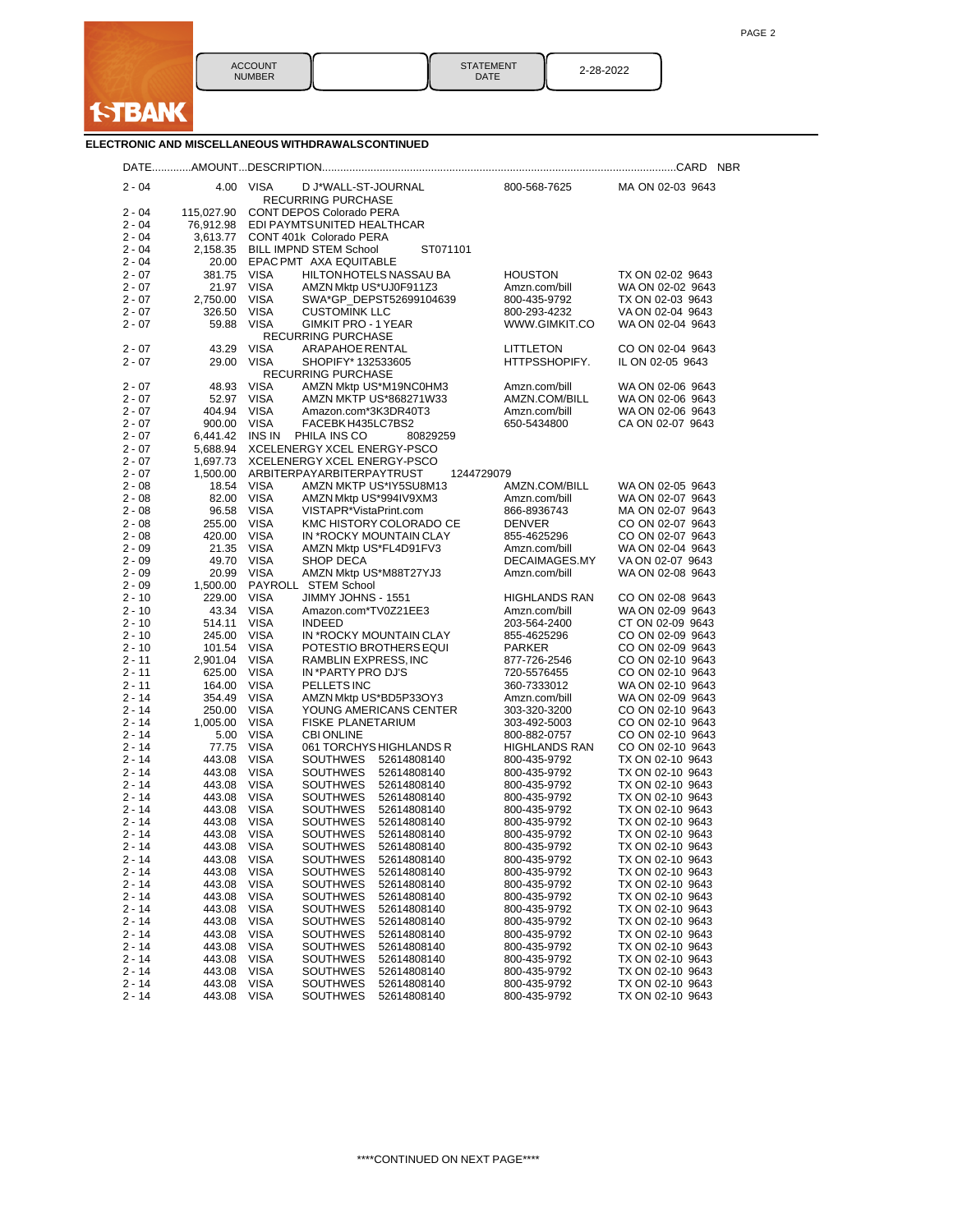

| ACCOLINT<br><b>NI IMRER</b> | <b>STATEMENT</b><br>DATE | . סרי<br>. <i>. .</i> |
|-----------------------------|--------------------------|-----------------------|
|                             |                          |                       |

|                      |                  |                            |                                                                  |                              | <b>NBR</b>                           |
|----------------------|------------------|----------------------------|------------------------------------------------------------------|------------------------------|--------------------------------------|
| $2 - 14$             | 443.08           | <b>VISA</b>                | <b>SOUTHWES</b><br>52614808140                                   | 800-435-9792                 | TX ON 02-10 9643                     |
| $2 - 14$             | 443.08           | <b>VISA</b>                | <b>SOUTHWES</b><br>52614808140                                   | 800-435-9792                 | TX ON 02-10 9643                     |
| $2 - 14$             | 443.08           | <b>VISA</b>                | <b>SOUTHWES</b><br>52614808140                                   | 800-435-9792                 | TX ON 02-10 9643                     |
| $2 - 14$             | 443.08           | <b>VISA</b>                | <b>SOUTHWES</b><br>52614808140                                   | 800-435-9792                 | TX ON 02-10 9643                     |
| $2 - 14$             | 443.08           | VISA                       | <b>SOUTHWES</b><br>52614808140                                   | 800-435-9792                 | TX ON 02-10 9643                     |
| $2 - 14$             | 443.08           | <b>VISA</b>                | <b>SOUTHWES</b><br>52614808140                                   | 800-435-9792                 | TX ON 02-10 9643                     |
| $2 - 14$             | 443.08           | <b>VISA</b>                | <b>SOUTHWES</b><br>52614808140                                   | 800-435-9792                 | TX ON 02-10 9643                     |
| $2 - 14$             | 443.08           | <b>VISA</b>                | <b>SOUTHWES</b><br>52614808140                                   | 800-435-9792                 | TX ON 02-10 9643                     |
| $2 - 14$             | 443.08           | <b>VISA</b>                | <b>SOUTHWES</b><br>52614808140                                   | 800-435-9792                 | TX ON 02-10 9643                     |
| $2 - 14$             | 443.08           | <b>VISA</b>                | <b>SOUTHWES</b><br>52614808140                                   | 800-435-9792                 | TX ON 02-10 9643                     |
| $2 - 14$             | 443.08           | <b>VISA</b>                | <b>SOUTHWES</b><br>52614808141                                   | 800-435-9792                 | TX ON 02-10 9643                     |
| $2 - 14$             | 443.08           | <b>VISA</b>                | <b>SOUTHWES</b><br>52614808141                                   | 800-435-9792                 | TX ON 02-10 9643                     |
| $2 - 14$             | 443.08           | <b>VISA</b>                | <b>SOUTHWES</b><br>52614808140                                   | 800-435-9792                 | TX ON 02-10 9643                     |
| $2 - 14$             | 443.08           | VISA                       | <b>SOUTHWES</b><br>52614808140                                   | 800-435-9792                 | TX ON 02-10 9643                     |
| $2 - 14$             | 443.08           | <b>VISA</b>                | <b>SOUTHWES</b><br>52614808141                                   | 800-435-9792                 | TX ON 02-10 9643                     |
| $2 - 14$             | 443.08           | <b>VISA</b>                | <b>SOUTHWES</b><br>52614808140                                   | 800-435-9792                 | TX ON 02-10 9643                     |
| $2 - 14$             | 443.08           | <b>VISA</b>                | <b>SOUTHWES</b><br>52614808141                                   | 800-435-9792                 | TX ON 02-10 9643                     |
| $2 - 14$             | 443.08           | <b>VISA</b>                | <b>SOUTHWES</b><br>52614808140                                   | 800-435-9792                 | TX ON 02-10 9643                     |
| $2 - 14$             | 443.08           | VISA                       | <b>SOUTHWES</b><br>52614808140                                   | 800-435-9792                 | TX ON 02-10 9643                     |
| $2 - 14$             | 443.08           | <b>VISA</b>                | <b>SOUTHWES</b><br>52614808141                                   | 800-435-9792                 | TX ON 02-10 9643                     |
| $2 - 14$             | 443.08           | <b>VISA</b>                | <b>SOUTHWES</b><br>52614808140                                   | 800-435-9792                 | TX ON 02-10 9643                     |
| $2 - 14$             | 443.08           | <b>VISA</b>                | <b>SOUTHWES</b><br>52614808141                                   | 800-435-9792                 | TX ON 02-10 9643                     |
| $2 - 14$             | 443.08           | VISA                       | <b>SOUTHWES</b><br>52614808140                                   | 800-435-9792                 | TX ON 02-10 9643                     |
| $2 - 14$             | 443.08           | <b>VISA</b>                | <b>SOUTHWES</b><br>52614808140                                   | 800-435-9792                 | TX ON 02-10 9643                     |
| $2 - 14$<br>$2 - 14$ | 443.08           | <b>VISA</b>                | <b>SOUTHWES</b><br>52614808141                                   | 800-435-9792                 | TX ON 02-10 9643                     |
|                      | 443.08           | <b>VISA</b>                | <b>SOUTHWES</b><br>52614808140                                   | 800-435-9792                 | TX ON 02-10 9643                     |
| $2 - 14$<br>$2 - 14$ | 443.08<br>443.08 | <b>VISA</b><br>VISA        | <b>SOUTHWES</b><br>52614808141<br><b>SOUTHWES</b><br>52614808140 | 800-435-9792                 | TX ON 02-10 9643<br>TX ON 02-10 9643 |
| $2 - 14$             | 443.08           | <b>VISA</b>                | <b>SOUTHWES</b><br>52614808141                                   | 800-435-9792<br>800-435-9792 | TX ON 02-10 9643                     |
| $2 - 14$             | 443.08           | <b>VISA</b>                | <b>SOUTHWES</b><br>52614808140                                   | 800-435-9792                 | TX ON 02-10 9643                     |
| $2 - 14$             | 443.08           | VISA                       | <b>SOUTHWES</b><br>52614808141                                   | 800-435-9792                 | TX ON 02-10 9643                     |
| 2 - 14               | 443.08           | VISA                       | SOUTHWES<br>52614808141                                          | 800-435-9792                 | TX ON 02-10 9643                     |
| $2 - 14$             | 443.08           | <b>VISA</b>                | <b>SOUTHWES</b><br>52614808140                                   | 800-435-9792                 | TX ON 02-10 9643                     |
| $2 - 14$             | 443.08           | <b>VISA</b>                | <b>SOUTHWES</b><br>52614808141                                   | 800-435-9792                 | TX ON 02-10 9643                     |
| $2 - 14$             | 443.08           | <b>VISA</b>                | <b>SOUTHWES</b><br>52614808140                                   | 800-435-9792                 | TX ON 02-10 9643                     |
| $2 - 14$             | 20.20            | <b>VISA</b>                | <b>SOUTHWES</b><br>52614808141                                   | 800-435-9792                 | TX ON 02-10 9643                     |
| $2 - 14$             | 18.98            | <b>VISA</b>                | AMZN MKTP US*ET9U869O3                                           | AMZN.COM/BILL                | WA ON 02-10 9643                     |
| $2 - 14$             | 72.36            | <b>VISA</b>                | AMZN Mktp US*XX84B3Z53                                           | Amzn.com/bill                | WA ON 02-11 9643                     |
| $2 - 14$             | 2,370.00         | <b>VISA</b>                | TAKEDOWNSPORTSWEAR                                               | 770-9951395                  | GA ON 02-11 9643                     |
| $2 - 14$             | 22.95            | VISA                       | AMZN Mktp US*GQ4646HL3                                           | Amzn.com/bill                | WA ON 02-11 9643                     |
| $2 - 14$             | 59.88            | <b>VISA</b>                | <b>GIMKIT PRO - 1 YEAR</b>                                       | WWW.GIMKIT.CO                | WA ON 02-11 9643                     |
|                      |                  |                            | <b>RECURRING PURCHASE</b>                                        |                              |                                      |
| $2 - 14$             | 59.88            | <b>VISA</b>                | <b>GIMKIT PRO - 1 YEAR</b>                                       | WWW.GIMKIT.CO                | WA ON 02-11 9643                     |
|                      |                  |                            | <b>RECURRING PURCHASE</b>                                        |                              |                                      |
| $2 - 14$             | 59.88            | <b>VISA</b>                | <b>GIMKIT PRO - 1 YEAR</b>                                       | WWW.GIMKIT.CO                | WA ON 02-11 9643                     |
| $2 - 14$             |                  |                            | <b>RECURRING PURCHASE</b>                                        |                              |                                      |
| $2 - 14$             | 52.48            | <b>VISA</b><br><b>VISA</b> | COSTCO WHSE #1027                                                | SHERIDAN                     | CO ON 02-11 9643                     |
| $2 - 14$             | 36.34<br>59.88   | <b>VISA</b>                | COSTCO WHSE #1027<br><b>GIMKIT PRO - 1 YEAR</b>                  | SHERIDAN<br>WWW.GIMKIT.CO    | CO ON 02-11 9643<br>WA ON 02-11 9643 |
|                      |                  |                            | <b>RECURRING PURCHASE</b>                                        |                              |                                      |
| $2 - 14$             | 14.16            | <b>VISA</b>                | SAFEWAY#1480                                                     | <b>HIGHLANDS RAN</b>         | CO ON 02-11 9643                     |
| $2 - 14$             | 5.00             | <b>VISA</b>                | <b>CBI ONLINE</b>                                                | 800-882-0757                 | CO ON 02-11 9643                     |
| $2 - 14$             | 4.00             | <b>VISA</b>                | NYTimes*NYTimes disc                                             | 800-698-4637                 | NY ON 02-12 9643                     |
|                      |                  |                            | <b>RECURRING PURCHASE</b>                                        |                              |                                      |
| $2 - 14$             | 167.12           | <b>VISA</b>                | AMZN MKTP US*YC7B93Z63                                           | AMZN.COM/BILL                | WA ON 02-12 9643                     |
| $2 - 14$             | 88.14            | <b>VISA</b>                | AMZN Mktp US*R18BK0HO3                                           | Amzn.com/bill                | WA ON 02-12 9643                     |
| $2 - 14$             | 29.99            | <b>VISA</b>                | AMZN Mktp US*ND7MV5FO3                                           | Amzn.com/bill                | WA ON 02-12 9643                     |
| $2 - 14$             | 129.17           | <b>VISA</b>                | AMZN Mktp US*DQ67S0US3                                           | Amzn.com/bill                | WA ON 02-13 9643                     |
| $2 - 14$             | 66.35            | <b>VISA</b>                | AMAZON.COM*DZ9401KI3 AM                                          | AMZN.COM/BILL                | WA ON 02-13 9643                     |
|                      |                  |                            |                                                                  |                              |                                      |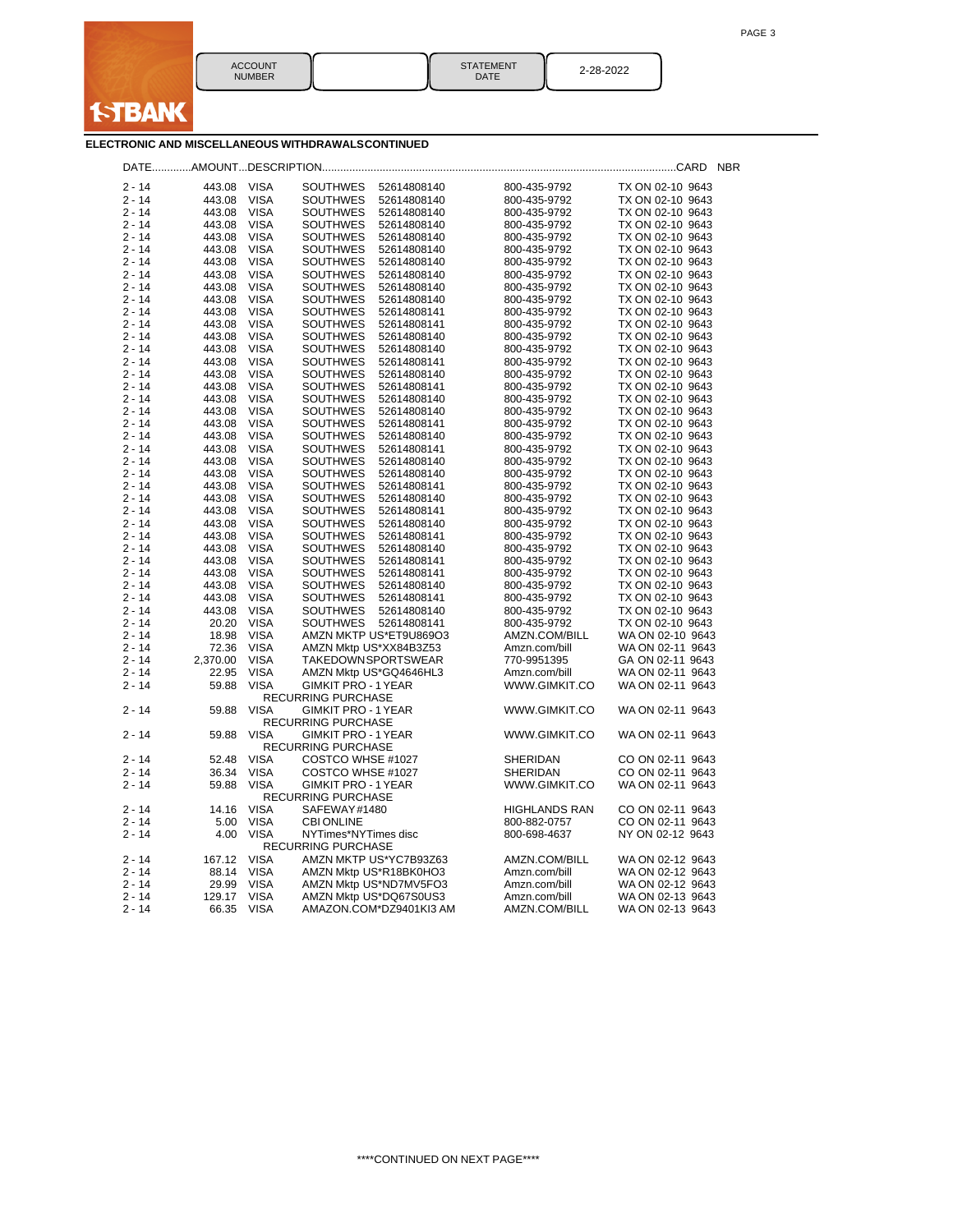

| <b>STATEMENT</b><br>DATE | 2-28-2022 |
|--------------------------|-----------|
|--------------------------|-----------|

|                      |                   |                            |                                                      |                |                              |                                      | <b>NBR</b> |
|----------------------|-------------------|----------------------------|------------------------------------------------------|----------------|------------------------------|--------------------------------------|------------|
| $2 - 14$             | 27.96             | <b>VISA</b>                | AMZN Mktp US*7V5R79DQ3                               |                | Amzn.com/bill                | WA ON 02-13 9643                     |            |
| $2 - 14$             | 405.19            | <b>VISA</b>                | AMZN Mktp US*QG1UH9WO3                               |                | Amzn.com/bill                | WA ON 02-13 9643                     |            |
| $2 - 14$             | 70.00             | <b>VISA</b>                | EIG*CONSTANTCONTACT.COM<br><b>RECURRING PURCHASE</b> |                | 855-2295506                  | MA ON 02-13 9643                     |            |
| 2 - 14               | 255.98            | <b>VISA</b>                | AMZN Mktp US*YE3RP5ET3                               |                | Amzn.com/bill                | WA ON 02-13 9643                     |            |
| $2 - 14$             | 900.00            | <b>VISA</b>                | FACEBK F243UBKBS2                                    |                | 650-5434800                  | CA ON 02-13 9643                     |            |
| 2 - 14               | 339,521.28        |                            | PAYROLL STEM School                                  |                |                              |                                      |            |
| $2 - 14$             | 75,959.83         |                            | TAXIMPND STEM School                                 | ST071101       |                              |                                      |            |
| 2 - 14               | 588.45            |                            | <b>BILL IMPND STEM School</b>                        | ST071101       |                              |                                      |            |
| $2 - 15$             | 97.50             | <b>VISA</b>                | CANVA* I03331-22782169<br>RECURRING PURCHASE         |                | HTTPSCANVA.CO                | DE ON 02-14 9643                     |            |
| $2 - 15$             | 671.85            | <b>VISA</b>                | AMZN Mktp US*2S5JB5AH3                               |                | Amzn.com/bill                | WA ON 02-14 9643                     |            |
| $2 - 16$             | 5.00              | <b>VISA</b>                | <b>CBI ONLINE</b>                                    |                | 800-882-0757                 | CO ON 02-14 9643                     |            |
| $2 - 16$             | 402.34            | <b>VISA</b>                | THE HOME DEPOT 1540                                  |                | <b>HIGHLANDS RAN</b>         | CO ON 02-14 9643                     |            |
| $2 - 16$             | 47.99             | <b>VISA</b>                | APPLE.COM/BILL                                       |                | 866-712-7753                 | CA ON 02-15 9643                     |            |
| $2 - 16$             | 153.06            | <b>VISA</b>                | AMAZON.COM*KD3JC3L23 AM                              |                | AMZN.COM/BILL                | WA ON 02-15 9643                     |            |
| $2 - 16$             | 682.80            | <b>VISA</b><br><b>VISA</b> | STAPLS7350255953000001                               |                | 877-8267755                  | TX ON 02-15 9643                     |            |
| $2 - 17$<br>$2 - 17$ | 265.00<br>35.53   | <b>VISA</b>                | AWL*PEARSON EDUCATION<br>AMZN Mktp US*1B5I22SF1      |                | PRSONCS.COM<br>Amzn.com/bill | NJ ON 02-11 9643<br>WA ON 02-12 9643 |            |
| $2 - 17$             | 57.94             | <b>VISA</b>                | AMAZON.COM*V39XQ1EZ3 AM                              |                | AMZN.COM/BILL                | WA ON 02-16 9643                     |            |
| $2 - 17$             | 592.00            | <b>VISA</b>                | <b>PASCO SCIENTIFIC</b>                              |                | 916-7863800                  | CA ON 02-16 9643                     |            |
| $2 - 17$             | 37.51             | <b>VISA</b>                | CIRCLE K 09886                                       |                | HIGHLANDS RAN                | CO ON 02-16 9643                     |            |
| $2 - 17$             | 25.99             | <b>VISA</b>                | VISTAPR*VistaPrint.com                               |                | 866-8936743                  | MA ON 02-16 9643                     |            |
| $2 - 17$             | 85.76             | <b>VISA</b>                | HORIZON DIST - H410                                  |                | LITTLETON                    | CO ON 02-16 9643                     |            |
| $2 - 17$             | 900.00            | <b>VISA</b>                | FACEBK FWMBCCFAS2                                    |                | 650-5434800                  | CA ON 02-16 9643                     |            |
| $2 - 17$             | 116,275.19        |                            | CONT DEPOS Colorado PERA                             |                |                              |                                      |            |
| $2 - 17$             | 4,280.54          |                            | CONT 401k Colorado PERA                              |                |                              |                                      |            |
| $2 - 17$             | 20.00             |                            | EPAC PMT AXA EQUITABLE                               |                |                              |                                      |            |
| 2 - 18               | 135.24            | <b>VISA</b>                | THE HOME DEPOT #1540                                 |                | LITTLETON                    | CO ON 02-16 9643                     |            |
| $2 - 18$             | 350.29            | <b>VISA</b>                | <b>VEXROBOTICS</b>                                   |                | 903-453-0802                 | TX ON 02-17 9643                     |            |
| 2 - 18               | 225.00            | <b>VISA</b>                | <b>GAMBINOS BAKERY</b>                               |                | WWW.GAMBINOS.                | LA ON 02-17 9643                     |            |
| 2 - 18               | 359.84            | <b>VISA</b>                | AMAZON.COM*381SM9F23 AM                              |                | AMZN.COM/BILL                | WA ON 02-17 9643                     |            |
| $2 - 22$             | 255.88            | <b>VISA</b>                | AMZN Mktp US*1I0MD6P71                               |                | Amzn.com/bill                | WA ON 02-17 9643                     |            |
| $2 - 22$             | 52.98             | <b>VISA</b>                | AMZN Mktp US*DI81L1B73                               |                | Amzn.com/bill                | WA ON 02-17 9643                     |            |
| $2 - 22$<br>$2 - 22$ | 900.00<br>41.57   | <b>VISA</b><br><b>VISA</b> | FACEBK MNJ3VCTAS2<br>AMAZON.COM*LN5AR7NV3 AM         |                | 650-5434800<br>AMZN.COM/BILL | CA ON 02-18 9643<br>WA ON 02-18 9643 |            |
| $2 - 22$             | 900.00            | <b>VISA</b>                | FACEBK WVR37E3BS2                                    |                | 650-5434800                  | CA ON 02-20 9643                     |            |
| $2 - 22$             | 3,300.00          | <b>VISA</b>                | HARVARD HKS EXEC ED                                  |                | PHUONG.MAI@HK                | MA ON 02-20 9643                     |            |
| $2 - 22$             | 93.50             |                            | RMR MO FEE ROCKY MTN RES OP                          | <b>RMRSTEM</b> |                              |                                      |            |
| $2 - 23$             | 11.99             | VISA                       | DENVER POST CIRCULATION                              |                | 303-832-3232                 | CO ON 02-21 9643                     |            |
| $2 - 23$             | 25.00             | <b>VISA</b>                | <b>RECURRING PURCHASE</b><br>INTUIT *QuickBooks Onli |                | CL.INTUIT.COM                | CA ON 02-22 9643                     |            |
|                      |                   |                            | <b>RECURRING PURCHASE</b>                            |                |                              |                                      |            |
| $2 - 23$             | 25.00             | <b>VISA</b>                | INTUIT *QuickBooks Onli<br><b>RECURRING PURCHASE</b> |                | CL.INTUIT.COM                | CA ON 02-22 9643                     |            |
| $2 - 23$             | 900.00            | VISA                       | FACEBK 8GZAHCFAS2                                    |                | 650-5434800                  | CA ON 02-22 9643                     |            |
| $2 - 23$             | 76.20             | <b>VISA</b>                | JIMMY JOHNS - 1551                                   |                | 303-781-6111                 | CO ON 02-22 9643                     |            |
| $2 - 23$             | 6,285.00          | <b>GILALLC</b>             | DouglasCtyEng                                        |                |                              |                                      |            |
| $2 - 23$             | 262.50            | GILALLC                    | DouglasCtyEng                                        |                |                              |                                      |            |
| $2 - 24$             | 5.00              | <b>VISA</b>                | <b>CBI ONLINE</b>                                    |                | 800-882-0757                 | CO ON 02-22 9643                     |            |
| $2 - 24$<br>$2 - 24$ | 27.31             | <b>VISA</b>                | AMZN Mktp US*1I60L4BW1<br>VISTAGE WORLDWIDE INC      |                | Amzn.com/bill<br>858-5236800 | WA ON 02-22 9643                     |            |
| 2 - 24               | 1,565.00<br>89.97 | VISA<br><b>VISA</b>        | AMZN Mktp US*1K4UC1M03                               |                | Amzn.com/bill                | CA ON 02-22 9643<br>WA ON 02-22 9643 |            |
| $2 - 24$             | 107.96            | <b>VISA</b>                | <b>SPEEDCUBESHOP</b>                                 |                | SPEEDCUBESHOP                | CA ON 02-23 9643                     |            |
| 2 - 24               | 40.00             | <b>VISA</b>                | AMZN Mktp US*1I5Q936V1                               |                | Amzn.com/bill                | WA ON 02-23 9643                     |            |
| 2 - 24               | 1,100.26          |                            | RMRFUNDING ROCKY MTN RES CU                          | RMRSTEM        |                              |                                      |            |
| $2 - 25$             | 1.00              | <b>VISA</b>                | <b>MICI HIGHLANDS RANCH</b>                          |                | 303-683-6424                 | CO ON 02-22 9643                     |            |
| $2 - 25$             | 41.99             | <b>VISA</b>                | AMZN Mktp US*1I13A5SF1                               |                | Amzn.com/bill                | WA ON 02-23 9643                     |            |
| $2 - 25$             | 104.71            | <b>VISA</b>                | MICI HIGHLANDS RANCH                                 |                | <b>HIGHLANDS RAN</b>         | CO ON 02-23 9643                     |            |
| $2 - 25$             | 594.41            | <b>VISA</b>                | AnyDesk Software GmbH                                |                | Stuttgart                    | DE ON 02-24 9643                     |            |
|                      |                   |                            | RECURRING PURCHASE                                   |                |                              |                                      |            |
| $2 - 25$             | 125.97            | <b>VISA</b>                | FEDEX OFFIC57400005744                               |                | <b>HIGHLANDS RAN</b>         | CO ON 02-24 9643                     |            |
| $2 - 25$             | 250.00            | <b>VISA</b>                | RVT*Peak to Peak Charte                              |                | 303-4534663                  | CO ON 02-24 9643                     |            |
| $2 - 28$             | 18.30             | <b>VISA</b>                | AMZN Mktp US*1I0HK37M1                               |                | Amzn.com/bill                | WA ON 02-23 9643                     |            |
| $2 - 28$             |                   | 16.18 VISA                 | AMZN Mktp US*1B6EP6Y12                               |                | Amzn.com/bill                | WA ON 02-23 9643                     |            |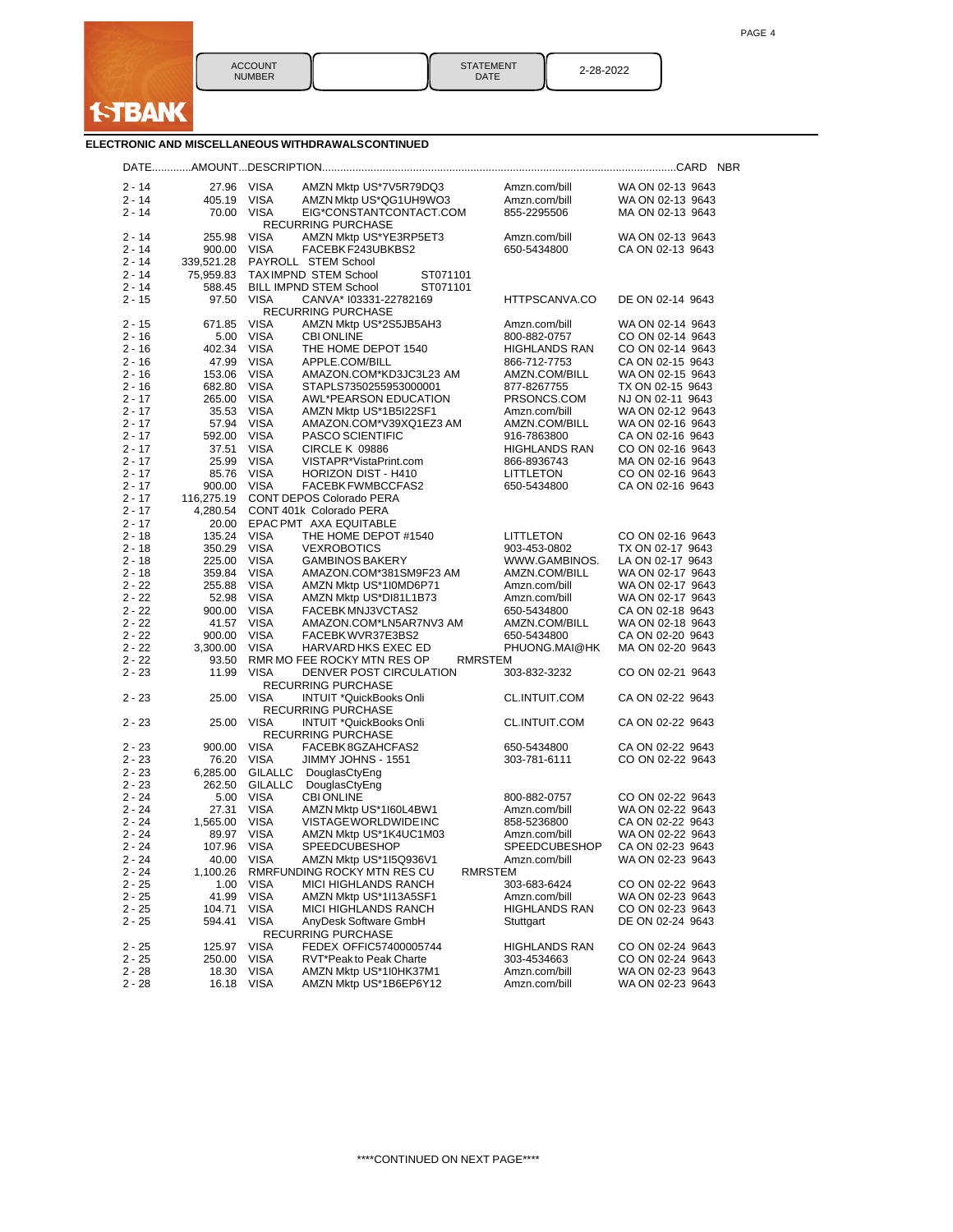

**I-TBANK** 

|                      |                              | ELECTRONIC AND MISCELLANEOUS WITHDRAWALSCONTINUED                                             |                                |                                      |
|----------------------|------------------------------|-----------------------------------------------------------------------------------------------|--------------------------------|--------------------------------------|
|                      |                              |                                                                                               |                                |                                      |
| $2 - 28$<br>$2 - 28$ | 81.96 VISA<br>725.00 VISA    | AMZN Mktp US*1W5I19LS1<br>FLESHER-HINTON MUSIC C                                              | Amzn.com/bill<br><b>DENVER</b> | WA ON 02-24 9643<br>CO ON 02-24 9643 |
| $2 - 28$             | 12.19 VISA                   | AMZN Mktp US*1I4968UB1                                                                        | Amzn.com/bill                  | WA ON 02-24 9643                     |
| $2 - 28$             | 49.98 VISA                   | AMAZON.COM*1I9GV7MS0 AM                                                                       | AMZN.COM/BILL                  | WA ON 02-25 9643                     |
| $2 - 28$             | 88.22 VISA                   | AMZN Mktp US*1I5YB5DJ0                                                                        | Amzn.com/bill                  | WA ON 02-25 9643                     |
| $2 - 28$             | 122.40 VISA                  | MF ATHLETIC & PERFORM B                                                                       | 401-942-9363                   | RI ON 02-25 9643                     |
| $2 - 28$             | 64.00                        | VISA<br><b>PARINC</b>                                                                         | 813-968-3003                   | FL ON 02-25 9643                     |
| $2 - 28$             | 1,790.97 VISA                | Amazon.com*1l7KJ7IG1                                                                          | Amzn.com/bill                  | WA ON 02-25 9643                     |
| $2 - 28$             |                              | 283,504.33 PAYROLL STEM School                                                                |                                |                                      |
| $2 - 28$             |                              | 59,114.21 TAXIMPND STEM School<br>ST071101                                                    |                                |                                      |
| $2 - 28$             |                              | 588.45 BILL IMPND STEM School<br>ST071101                                                     |                                |                                      |
| $2 - 28$             |                              | 148.60 ACH FUNDS Heartland<br><b>MONTHLY</b>                                                  |                                |                                      |
| $2 - 28$             |                              | 61.83 ACTIVITY CHARGE                                                                         |                                |                                      |
|                      | DEPOSITS AND OTHER ADDITIONS |                                                                                               |                                |                                      |
|                      |                              |                                                                                               |                                |                                      |
| $2 - 01$             | <b>DEPOSIT</b>               | 21.414.59                                                                                     |                                |                                      |
|                      |                              | <b>ELECTRONIC AND MISCELLANEOUS ADDITIONS</b>                                                 |                                |                                      |
|                      |                              |                                                                                               |                                |                                      |
| $2 - 01$             |                              | 64.00 ACH FUNDS Heartland 5004183                                                             |                                |                                      |
| $2 - 01$             |                              | 2,480.00 TXNS/FEES HRTLAND PMT SYS<br>650000010721853                                         |                                |                                      |
| $2 - 02$<br>$2 - 02$ |                              | 84.00 ACH FUNDS Heartland 5008756                                                             |                                |                                      |
| $2 - 03$             |                              | 1,450.00 TXNS/FEES HRTLAND PMT SYS<br>650000010721853<br>50.00 ACH FUNDS Heartland<br>5011507 |                                |                                      |
| $2 - 03$             |                              | 150.00 TRANSFER SportsEngine<br>ST-C2D0H8D1M8W6                                               |                                |                                      |
| $2 - 03$             |                              | 2,376.00 TXNS/FEES HRTLAND PMT SYS<br>650000010721853                                         |                                |                                      |
| $2 - 04$             |                              | 1,160.05 ACH FUNDS Heartland<br>5013653                                                       |                                |                                      |
| $2 - 04$             |                              | 3,946.05 TXNS/FEES HRTLAND PMT SYS<br>650000010721853                                         |                                |                                      |
| $2 - 07$             |                              | 221.00 TXNS/FEES HRTLAND PMT SYS<br>650000010721853                                           |                                |                                      |
| $2 - 07$             |                              | 350.00 ACH FUNDS Heartland<br>5022928                                                         |                                |                                      |
| $2 - 07$             |                              | 2,100.00 TXNS/FEES HRTLAND PMT SYS<br>650000010721853                                         |                                |                                      |
| $2 - 08$             |                              | 140.00 TXNS/FEES HRTLAND PMT SYS<br>650000010721853<br>ST-V6V8F2L4O6A5                        |                                |                                      |
| $2 - 08$<br>$2 - 08$ |                              | 150.00 TRANSFER SportsEngine<br><b>CUSTOMINK LLC</b><br>37.23 VISA                            |                                | VA ON 02-07 9643                     |
| $2 - 09$             |                              | 95.00 TXNS/FEES HRTLAND PMT SYS<br>650000010721853                                            | 8002934232                     |                                      |
| $2 - 09$             |                              | 350.00 ACH FUNDS Heartland<br>5029653                                                         |                                |                                      |
| $2 - 10$             |                              | 1.211.00 TXNS/FEES HRTLAND PMT SYS<br>650000010721853                                         |                                |                                      |
| $2 - 11$             |                              | 1,050.05 TXNS/FEES HRTLAND PMT SYS<br>650000010721853                                         |                                |                                      |
| $2 - 11$             |                              | 18.99 VISA<br><b>AMZN Mktp US</b>                                                             | Amzn.com/bill                  | WA ON 02-10 9643                     |
| $2 - 11$             |                              | 35.58 VISA<br><b>AMZN Mktp US</b>                                                             | Amzn.com/bill                  | WA ON 02-10 9643                     |
| $2 - 11$             |                              | 4.62 VISA<br>VISTAPR*VistaPrint.com                                                           | 866-8936743                    | MA ON 02-10 9643                     |
| $2 - 14$             |                              | 100.00 TXNS/FEES HRTLAND PMT SYS<br>650000010721853                                           |                                |                                      |
| $2 - 14$<br>$2 - 14$ |                              | 350.00 ACH FUNDS Heartland<br>5038176<br>358.00 TXNS/FEES HRTLAND PMT SYS<br>650000010721853  |                                |                                      |
| $2 - 14$             |                              | 446.00 ACH FUNDS Heartland<br>5035640                                                         |                                |                                      |
| $2 - 14$             |                              | 735.00 TXNS/FEES HRTLAND PMT SYS<br>650000010721853                                           |                                |                                      |
| $2 - 14$             | 2,750.00 VISA                | SOUTHWES 52602240336                                                                          | 800-435-9792                   | TX ON 02-12 9643                     |
| $2 - 15$             |                              | 150.00 TRANSFER SportsEngine<br>ST-C4M7X8H6L5I1                                               |                                |                                      |
| $2 - 15$             |                              | 160.00 TXNS/FEES HRTLAND PMT SYS<br>650000010721853                                           |                                |                                      |
| $2 - 16$             |                              | 250.00 TXNS/FEES HRTLAND PMT SYS<br>650000010721853                                           |                                |                                      |
| $2 - 17$             |                              | 62.00 ACH FUNDS Heartland<br>5047093                                                          |                                |                                      |
| $2 - 17$             |                              | 220.00 TXNS/FEES HRTLAND PMT SYS<br>650000010721853                                           |                                |                                      |
| $2 - 18$             |                              | 350.00 TRANSFER SportsEngine ST-X7K5N3B8W5L2                                                  |                                |                                      |
| $2 - 18$             |                              | 900.00 TXNS/FEES HRTLAND PMT SYS<br>650000010721853                                           |                                |                                      |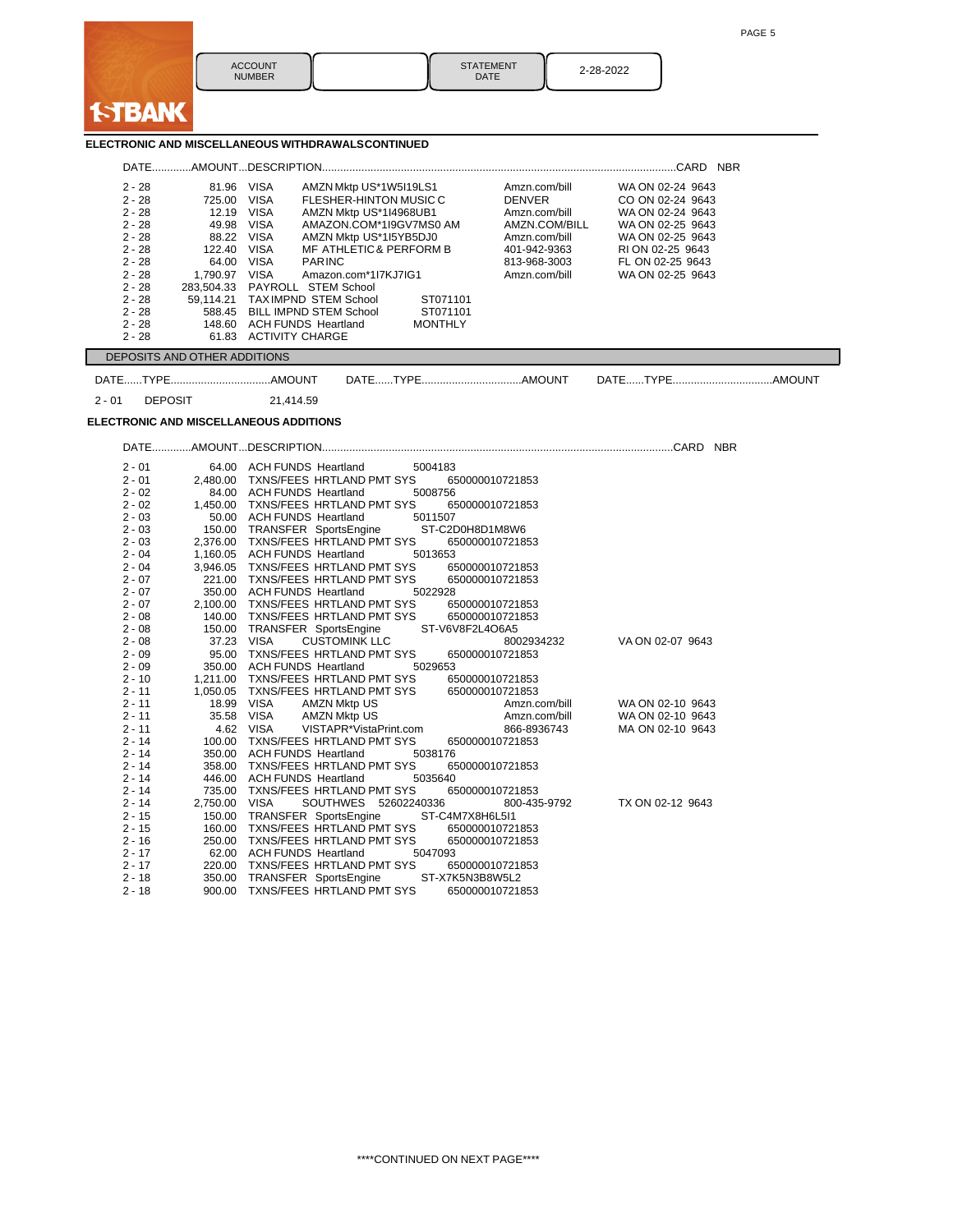a a

| <b>ACCOUNT</b><br><b>NUMBER</b> | <b>STATEMENT</b><br><b>DATE</b> | 2-28-2022 |
|---------------------------------|---------------------------------|-----------|

## **ELECTRONIC AND MISCELLANEOUS ADDITIONS CONTINUED**

**ISTBANK** 

| $2 - 22$ |                              | 20.00 ACH FUNDS Heartland              |          | 5055938         |          |            |
|----------|------------------------------|----------------------------------------|----------|-----------------|----------|------------|
| $2 - 22$ |                              | 40.00 TXNS/FEES HRTLAND PMT SYS        |          | 650000010721853 |          |            |
| $2 - 22$ |                              | 210.00 TXNS/FEES HRTLAND PMT SYS       |          | 650000010721853 |          |            |
| $2 - 22$ |                              | 500.00 TXNS/FEES HRTLAND PMT SYS       |          | 650000010721853 |          |            |
| $2 - 22$ |                              | 883.00 TXNS/FEES HRTLAND PMT SYS       |          | 650000010721853 |          |            |
| $2 - 22$ |                              | 970.10 ACH FUNDS Heartland             |          | 5054758         |          |            |
| $2 - 22$ |                              | 1,050.00 TRANSFER SportsEngine         |          | ST-G8V8E2R0R7S2 |          |            |
| $2 - 22$ |                              | 2,825.21 ACH Pmt WORTHINGTON-OLSO      |          | 5323050684      |          |            |
| $2 - 23$ |                              | 40.00 ACH FUNDS Heartland              |          | 5060932         |          |            |
| $2 - 23$ | 580.00                       | TXNS/FEES HRTLAND PMT SYS              |          | 650000010721853 |          |            |
| $2 - 24$ |                              | 40.00 ACH FUNDS Heartland              |          | 5064040         |          |            |
| $2 - 24$ |                              | 812.00 TXNS/FEES HRTLAND PMT SYS       |          | 650000010721853 |          |            |
| $2 - 24$ |                              | 1,400.00 TRANSFER SportsEngine         |          | ST-R3B9U0E5W7J4 |          |            |
| $2 - 25$ |                              | 350.00 TRANSFER SportsEngine           |          | ST-L6A6B9M2O8F7 |          |            |
| $2 - 25$ | 380.00                       | TXNS/FEES HRTLAND PMT SYS              |          | 650000010721853 |          |            |
| $2 - 28$ | 96.00                        | TXNS/FEES HRTLAND PMT SYS              |          | 650000010721853 |          |            |
| $2 - 28$ |                              | 100.00 ACH FUNDS Heartland             |          | 5067998         |          |            |
| $2 - 28$ | 120.00                       | TXNS/FEES HRTLAND PMT SYS              |          | 650000010721853 |          |            |
| $2 - 28$ |                              | 350.00 TRANSFER SportsEngine           |          | ST-P4R5A2O2A7H0 |          |            |
| $2 - 28$ | 444.00                       | TXNS/FEES HRTLAND PMT SYS              |          | 650000010721853 |          |            |
| $2 - 28$ |                              | 3.432.44 DEPOSIT * NON-PREPRINTED FORM |          |                 |          |            |
| $2 - 28$ | 418,183.05                   | DEPOSIT * NON-PREPRINTED FORM          |          |                 |          |            |
|          | <b>DAILY BALANCE SUMMARY</b> |                                        |          |                 |          |            |
|          |                              |                                        |          |                 |          |            |
| $2 - 01$ |                              | 1770,789.31                            | $2 - 10$ | 1535,988.97     | $2 - 22$ | 900,662.09 |
| $2 - 02$ |                              | 1769.197.52                            | $2 - 11$ | 1530.433.68     | $2 - 23$ | 892,586.56 |
| $2 - 03$ |                              | 1770.308.12                            | $2 - 14$ | 1072.986.87     | $2 - 24$ | 890,897.14 |
| $2 - 04$ |                              | 1570,990.04                            | $2 - 15$ | 1067,941.57     | $2 - 25$ | 888,941.06 |
| $2 - 07$ |                              | 1550.581.90                            | $2 - 16$ | 1049,178.65     | $2 - 28$ | 965,279.93 |
| $2 - 08$ |                              | 1549,867.01                            | $2 - 17$ | 919,747.24      |          |            |
| $2 - 09$ |                              | 1548,719.97                            | $2 - 18$ | 918,762.84      |          |            |
|          |                              | SPECIAL MESSAGES AND IMPORTANT NOTICES |          |                 |          |            |

Your FirstBank Business Visa Debit Card provides you with a generous list of benefits<br>including auto rental insurance and purchase security/extended warranty protection.<br>For complete benefit information and a list of restr